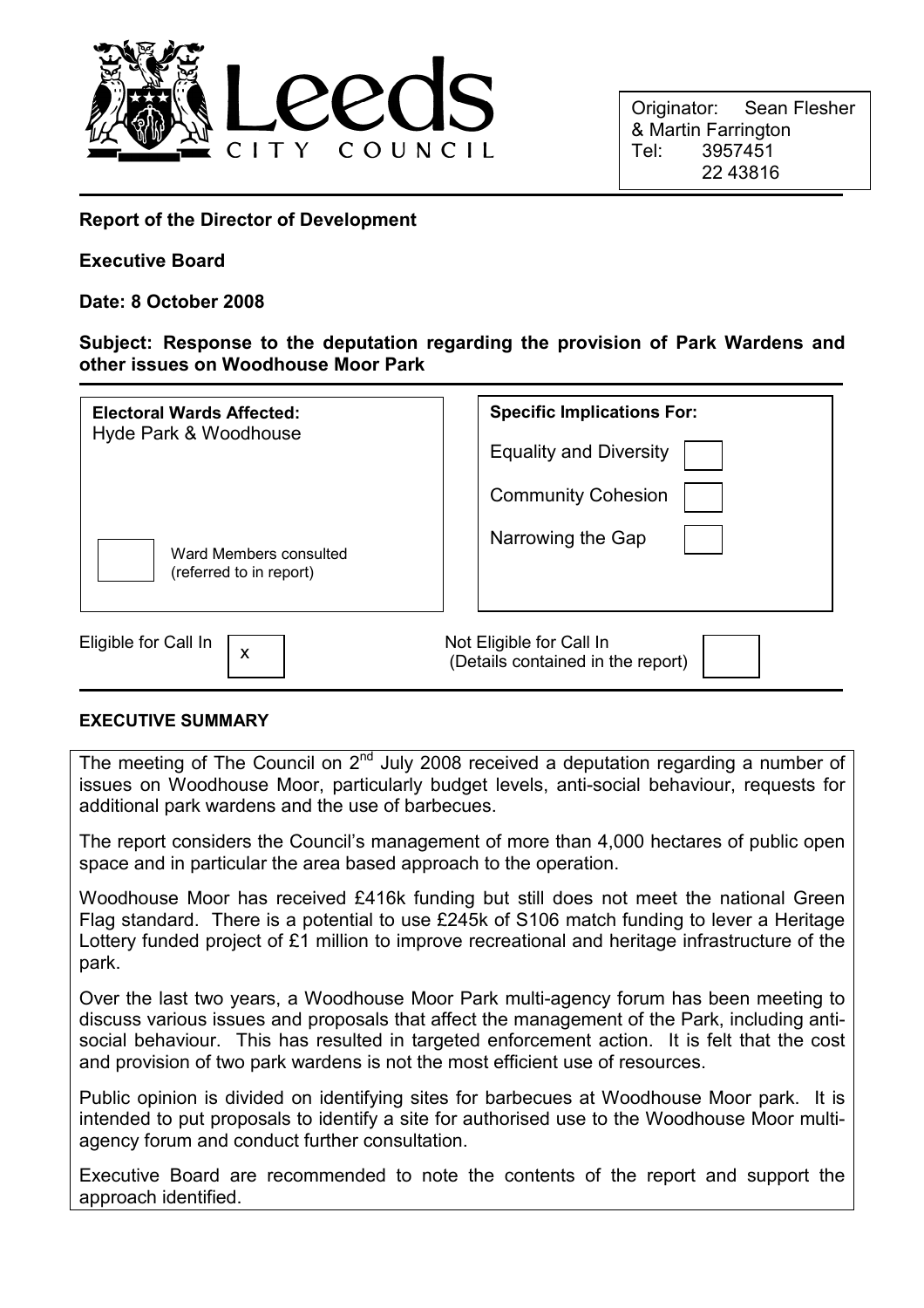# 1.0 Purpose of this Report

1.1. This report seeks to respond to the issues raised in the deputation made by the Friends of Woodhouse Moor to Full Council in July 2008 and make recommendations regarding future capital investment at Woodhouse Moor. It also seeks to set out the current revenue situation, measures being taken to combat anti-social behaviour and resolve the issues regarding barbecues.

## 2.0 Background Information

- 2.1. At the meeting of Full Council on the  $2<sup>nd</sup>$  July 2008 a deputation was received regarding a number of issues concerning Woodhouse Moor Park. A copy of the deputation is attached at Appendix 1 of which the main concerns can be summarised as follows:
	- the provision of individual budgets for parks and existing resource levels
	- anti-social behaviour and a request for additional park wardens
	- the use of barbecues on Woodhouse Moor
- 2.2. Each issue will be addressed in turn below.

## 3.0 Main Issues

#### 3.1. Revenue and Resource levels

- 3.1.1. The deputation requested that the Council increase overall spending on parks to match that of the other major English cities and that budgets are produced for each of the city's parks with resources allocated based on usage and the needs of the surrounding area.
- 3.1.2. The Parks and Countryside Service involves the management of some 4,000 hectares of public land with a net revenue budget of some £12.9m. It is acknowledged that the Council could always spend more resources on its parks and open spaces, however, any such proposal needs to be considered in the context of public satisfaction with the existing service, consideration of both revenue and capital investment and the efficiency of the working practices that are in place. In considering this information, it is important to note that:
	- the national satisfaction survey, as part of the BV119 performance indicator reported in 2007, was very positive for Parks in Leeds. This showed that for satisfaction with parks and open spaces, Leeds achieved a rating of 79%, the second highest of the core cities.
	- the Council has invested significantly in its Parks in recent years through the Parks Renaissance Programme. In total, the Council has invested £3.7m of capital monies into its Parks. This investment has made significant improvement to the quality of a number of Parks and, as capital money, is over and above the revenue funding reflected in the CIPFA comparison.
- 3.1.3. In terms of the request to produce budgets for each of the City's parks, it is important to note that the efficient delivery of the service is largely dependent on the use of mobile area teams working across a number of parks in a particular part of the City. Woodhouse Moor is one of 73 community parks in the city and is one of 32 community parks that retain a site-based gardener. To supplement the gardener, additional resources are brought into the park to assist with seasonal peaks in work levels such as floral bedding, and large plant operations such as tractor grass mowing. These resources are located in area based teams spread throughout the Leeds boundary. For example Woodhouse Moor is part of the responsibilities of the team that are based in Burley Park who maintain all the parks and green spaces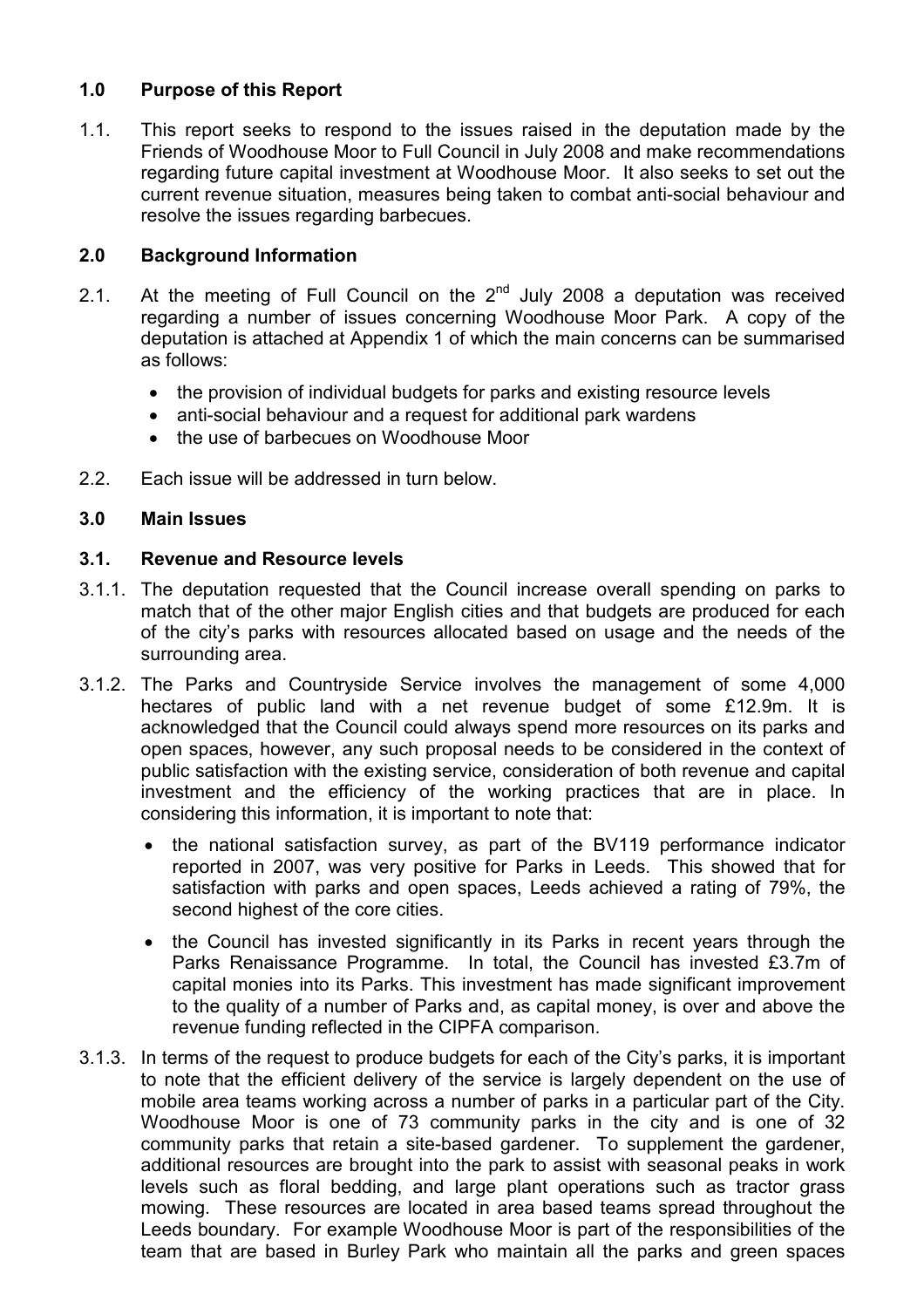including Social Service homes and schools within the Meanwood, Burley, Hyde Park and Little London area. This provides the most efficient use of resources in terms of economies of scale. Therefore, given the area based nature of maintaining our parks and green spaces, it is not feasible to provide budgets and allocate resources for individual community parks.

# 3.2. Capital and Infrastructure improvements

- 3.2.1. Issues raised in the deputation included the condition of paths, tennis courts and graffiti on the skate park.
- 3.2.2. Over the past five years Woodhouse Moor has received £416k of capital to refurbish and improve the recreational facilities of the park. The improvements are detailed below and were funded though a combination of City Council capital, Single Regeneration Budget and grants from Green Leeds Ltd.

| Refurbishment of skate park    | £220k |
|--------------------------------|-------|
| Refurbishment of playground    | £63k  |
| New multi-use pavilion         | £52k  |
| Access controls                | £31k  |
| Landscaping and interpretation | £50k  |

- 3.2.3. All Community Parks are assessed against the Green Flag criteria, which is the national standard for parks and green spaces. This standard is used as a local performance indicator to assess the park from a visitor perspective and this indicator is published in the Leeds local area agreement. In 2007, 17% of parks and green spaces assessed met the standard in comparison to 10.8% in 2004/5. Whilst Woodhouse Moor Park was included in this assessment it unfortunately did not meet the standard. Areas for improvement identified were the condition of the infrastructure particularly paths, the tennis courts, and the area around the allotments.
- 3.2.4. In addition to the improvements already carried out, an initial assessment of costs to bring the park up to standard had been identified at an additional £650k. However, there is £245k of S106 funding resulting from the Leeds University Clarendon Road development available to re-furbish the existing tennis courts near the bowling greens, and convert the old tennis courts next to the skate park into a multi-use games area. This will address some of the issues raised in the deputation, but there will still remain a funding gap of over £400k to achieve the Green Flag standard.
- 3.2.5. It is acknowledged that Woodhouse Moor is Leeds' oldest public park being bought by the Leeds Corporation in 1857. The Heritage Lottery Fund (HLF) has a Parks for People Programme that potentially provides grants of between £250k and £5 million for restoration of public parks with a heritage focus. The park receives nearly 3 million visits each year and is a valuable recreational asset for the local community. The HLF grants require that at least 25% of the project costs are raised from other sources. There is a potential to use the £245k of S106 funding detailed in 3.2.4 above as match funding to lever an HLF funded project of circa £1 million to improve the parks recreational and heritage infrastructure. This would not affect the S106 agreement and would have no resource impact on the Council's mainline capital programme.

## 3.3. Anti-social behaviour and additional park wardens

3.3.1. The deputation stated that Woodhouse Moor should be provided with at least two permanent park wardens to maintain order and enforce bye-laws. In particular the deputation cited instances of under age drinking, drug dealing and acts of vandalism.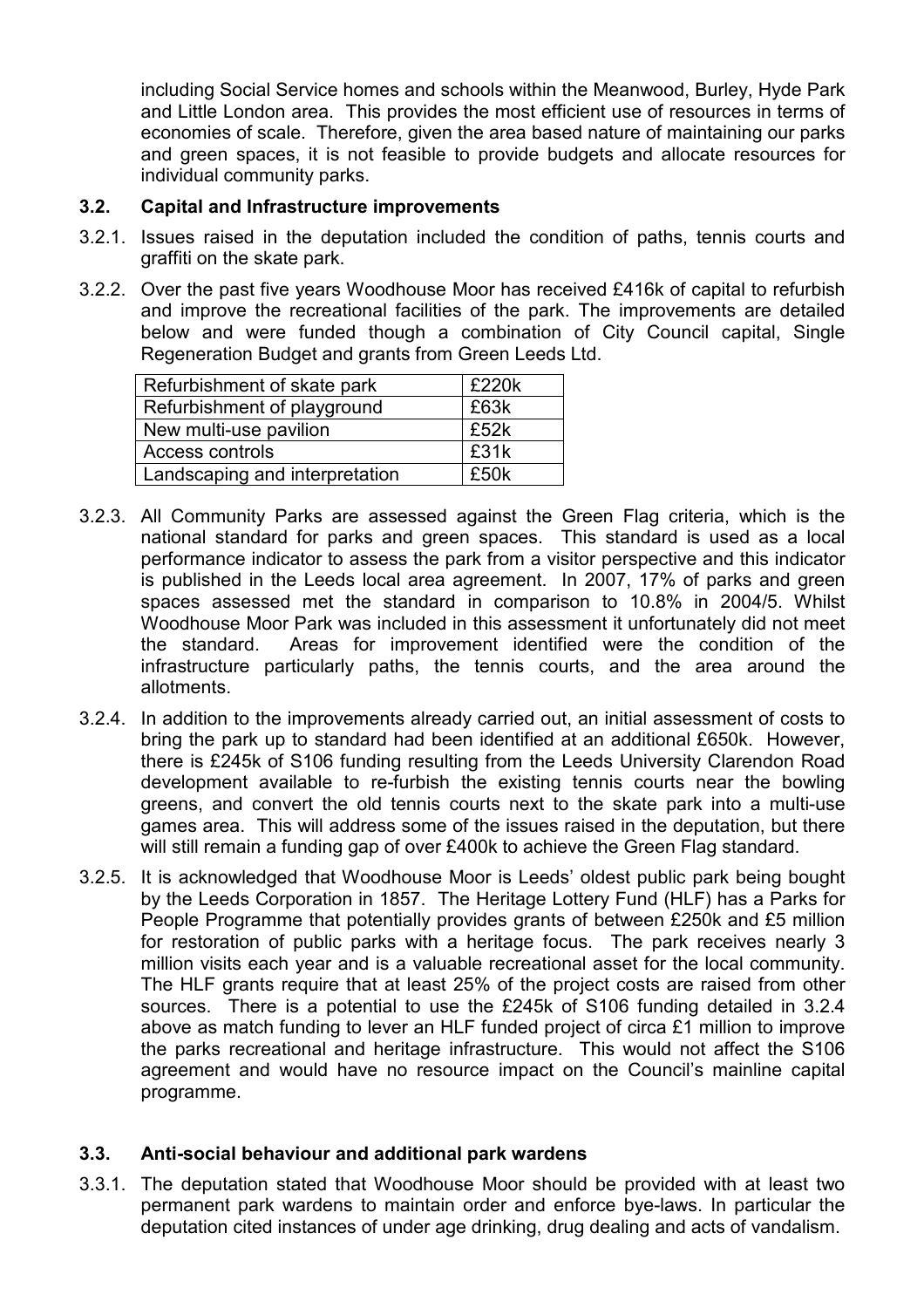- 3.3.2. The Parks and Countryside service has a ParksWatch team of motorcycle rangers dedicated to patrolling the green spaces within Leeds. The aim of the ParksWatch service is to provide a safe environment for parks, open spaces and cemeteries. This includes play areas, sports pitches and other land used for recreation. The service is available from 10am to 10pm seven days a week. In 2005, additional revenue funding was made available to double the size of the service to 10 rangers. This means that each Area Committee wedge has at least one patrol ranger on duty at the times stated.
- 3.3.3. Any individuals engaging in anti-social behaviour that infringes any of the bye-laws can be removed under the Leeds City Council Bye-laws for Pleasure Grounds, Public Walks & Open Spaces 2006 Part 8 Miscellaneous, section 48:

Any person offending against any of these byelaws may be removed from the ground by an officer of the council or a constable.

This Byelaw is current with Byelaws reported to Executive Board on the 2<sup>nd</sup> September 2008.

- 3.3.4. The role of site-based staff and the ParksWatch team is to observe anti-social behaviour and intervene where appropriate. As a result of the increase in anti-social behaviour particularly with illegal parties and unauthorised bonfires, officers of the Parks and Countryside service have been working with the North West Area Committee to develop a multi-agency approach to resolve the on site issues. Over the last two years a Woodhouse Moor Park multi-agency forum has been meeting to discuss various issues and proposals that affect the management of the Park. Key discussion points take on board issues such as open fires, enforcement of byelaws and anti-social behaviour. The meetings are generally chaired by local ward members and have included the following: -
	- South Headingley Community Association
	- North Hyde Park Neighbourhood Association
	- Friends of Woodhouse Moor
	- Police
	- Parks & Countryside
	- North West Inner Area Management
	- Local ward members
	- **Fire Service**
	- Environmental Enforcement
	- University of Leeds security and support services
- 3.3.5. This multi-agency approach has resulted in targeted enforcement action bringing together PCSOs, the Police, and officers of the Council who have a variety of experience and powers to tackle loud music, littering and other aspects of anti-social behaviour identified by the deputation. In addition the Parks and Countryside service have deployed site-based gardeners on busy weekends throughout the summer months to provide an additional Council presence.
- 3.3.6. As a result of the above measures, levels of anti-social behaviour have already reduced. Given the advantages that a multi-agency approach can bring in terms of skills and enforcement powers, the request by the deputation that additional on site wardens are provided is felt not to be the best use of limited resources available in the budget. Rather, it is proposed that the Council continues to develop and implement a multi-agency approach to manage the issues faced at Woodhouse Moor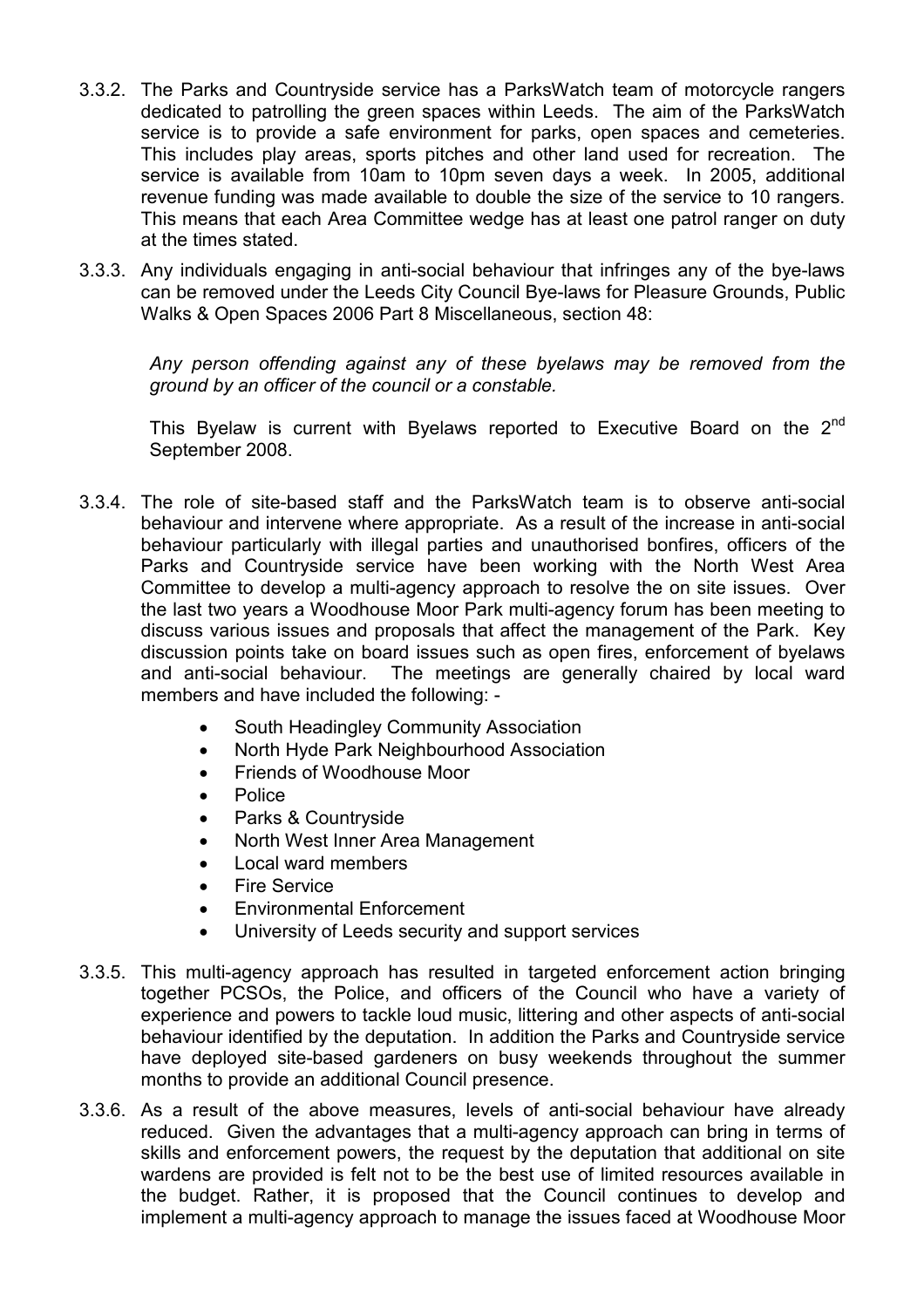and to thereby ensure that the collective resources of all relevant agencies are employed to best effect.

### 3.4. Barbecues in the Park

- 3.4.1. Over the years the use of portable barbecue units on Woodhouse Moor has developed as a growing problem. Invariably their use has led to unsightly scorch marks on the grass, discarded litter and unused food left lying around.
- 3.4.2. There are bye-laws that apply to Woodhouse Moor that prohibit the use of unauthorised barbecues. The Leeds City Council Byelaws for Pleasure Grounds, Public Walks & Open Spaces 2006 Section 10 clause (1) states:

10(1) No person shall light a fire or place, throw or drop a lighted match or any other thing likely to cause a fire.

This Byelaw is current with Byelaws reported to Executive Board on the 2<sup>nd</sup> September 2008.

- 3.4.3. Public opinion is clearly divided on for the suitability and appropriateness of barbecues at Woodhouse Moor Park. At present the view of the Friends of Woodhouse Moor is that such activities should not be allowed in view of the damage and mess that results. Nevertheless there is clearly a desire by some members of the public to allow this activity. In particular, many residents in the local area do not have a garden of their own and will be looking for a suitable public park/green space for this activity. This pressure is greater in urban areas with terraced housing such as in Woodhouse, Headingley and Burley.
- 3.4.4. The Friends of Woodhouse Moor have expressed concerns that barbeque smoke contains dangerous toxins that can affect park users and residents living nearby. However, in considering this point it should be noted that barbecues on Woodhouse Moor are not being conducted in a closed environment and weather conditions, such as a slight breeze, are further likely to dissipate any smoke.
- 3.4.5. Although Parks and Countryside have consistently maintained a policy of not allowing barbecues on Woodhouse Moor Park the difficulty of enforcing what, on some occasions, is a popular activity has led the service to suggest the provision of a suitable area on the park for barbecues. In addition, the bye-laws applicable to Woodhouse Moor can allow barbecues in certain circumstances. The Leeds City Council Byelaws for Pleasure Grounds, Public Walks & Open Spaces 2006 Section 10 clause (2) states:

10(2) Byelaw 10(1) shall not apply to any event at which the Council has given permission that fires may be lit; the use in a designated area for camping of a properly constructed camping stove or barbecue in such a manner as to safeguard against damage to the ground or danger to any person.

This Byelaw is current with Byelaws reported to Executive Board on the 2<sup>nd</sup> September 2008.

3.4.6. The management plan for the park has identified an action that shows proposed areas where barbecues could be considered (see Plan 1). It is proposed that the preferred solution is the installation of small concrete slabs that are flush with the ground surface. This technique ensures a more aesthetic appearance, avoidance of grass burn marks and does not impede grassland maintenance as mowers can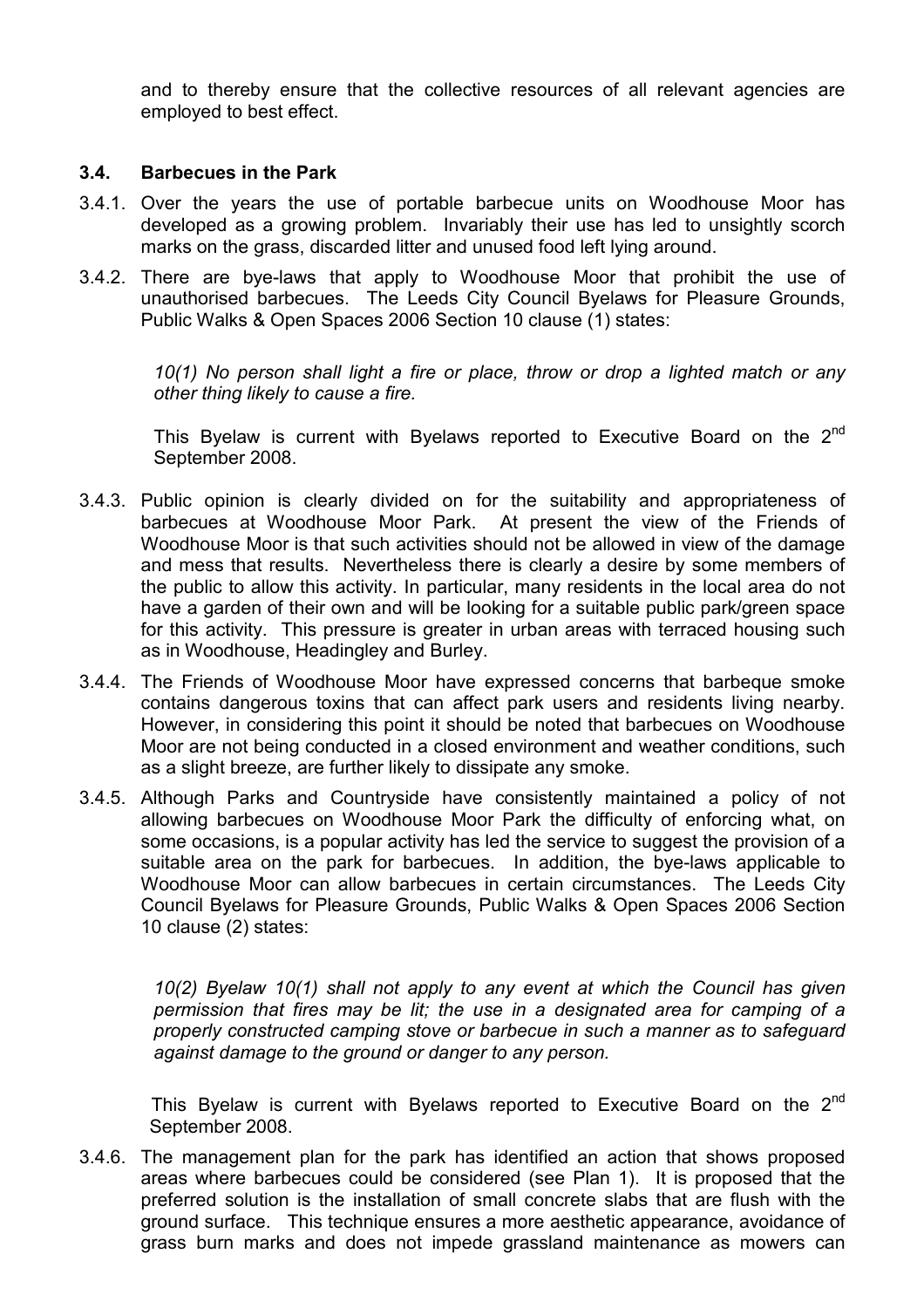simply run over the top of the barbecue spots. The location of the barbecue sites would be away from residential areas, and leave the majority of the park free from barbecue smoke. In addition, the provision of special bins at the barbecue sites to accept portable barbecue units and their hot coals will reduce the risk of bin fires. All other waste is to be taken home or put in the existing waste bins in the park.

- 3.4.7. The enforcement emphasis would change from trying to stop barbecues, to request that the activity is conducted in the designated barbecue sites with an explanation of the facilities. By adopting this approach the Council may be better able to manage the existing desire to hold barbecues on Woodhouse Moor in a controlled way.
- 3.4.8. Subject to Executive Board approval, it is proposed that the Council consults on the principle of designated barbecue sites to inform any final plans that are developed.

# 4.0 Legal and Resource Implications

4.1. There are no additional legal implications over and above the Byelaw issues covered in the main body of the report. Potentially, should the consultation on the use of barbecues agree that special provision is made, then the cost of this would be funded from the existing Parks and Countryside revenue budget.

## 5.0 Conclusions

- 5.1. The average spend per hectare for managing and maintaining parks and green space in Leeds is just under half that of the other core cities. Methods of operation adjust to use resources in the most efficient manner by deploying area based teams to supplement the site based gardener. Therefore, it is not feasible to provide budgets and allocate resources for individual community parks. Satisfaction levels do however remain high in comparison with other core cities.
- 5.2. Woodhouse Moor has received £416k of capital to refurbish and improve the recreational facilities of the park. However the park does not meet the national Green Flag standard. The costs to bring the park up to standard have been identified as an additional £650k. There is a potential to use £245k of S106 match funding to lever a Heritage Lottery funded project of £1 million to improve the parks recreational and heritage infrastructure.
- 5.3. In 2005 additional revenue funding was made available to double the size of the ParksWatch team to 10 rangers. This means that each Area Committee wedge has at least one patrol ranger on duty at the times stated. Over the last two years a Woodhouse Moor Park multi-agency forum has been meeting to discuss various issues and proposals that affect the management of the Park, including anti-social behaviour. This has resulted in targeted enforcement action. Given the Parks and Countryside's budget position and the advantages that a multi-agency approach can bring in terms of skills and enforcement powers, it is felt that the cost and provision of an additional two park wardens is not the most efficient use of resources.
- 5.4. Over the years the use of portable barbecue units on Woodhouse Moor has been a growing problem. There are bye-laws for Woodhouse Moor that prohibit the use of unauthorised barbecues. However, there are community members that consider barbecues very much as a traditional pastime and therefore public opinion is divided on identifying sites for barbecues at Woodhouse Moor. It is, therefore proposed, that the preferred solution is the installation of small concrete slabs that are flush with the ground surface away from areas where smoke could present a nuisance. It is intended to put these proposals to the Woodhouse Moor multi-agency forum and conduct further consultation within the local community.